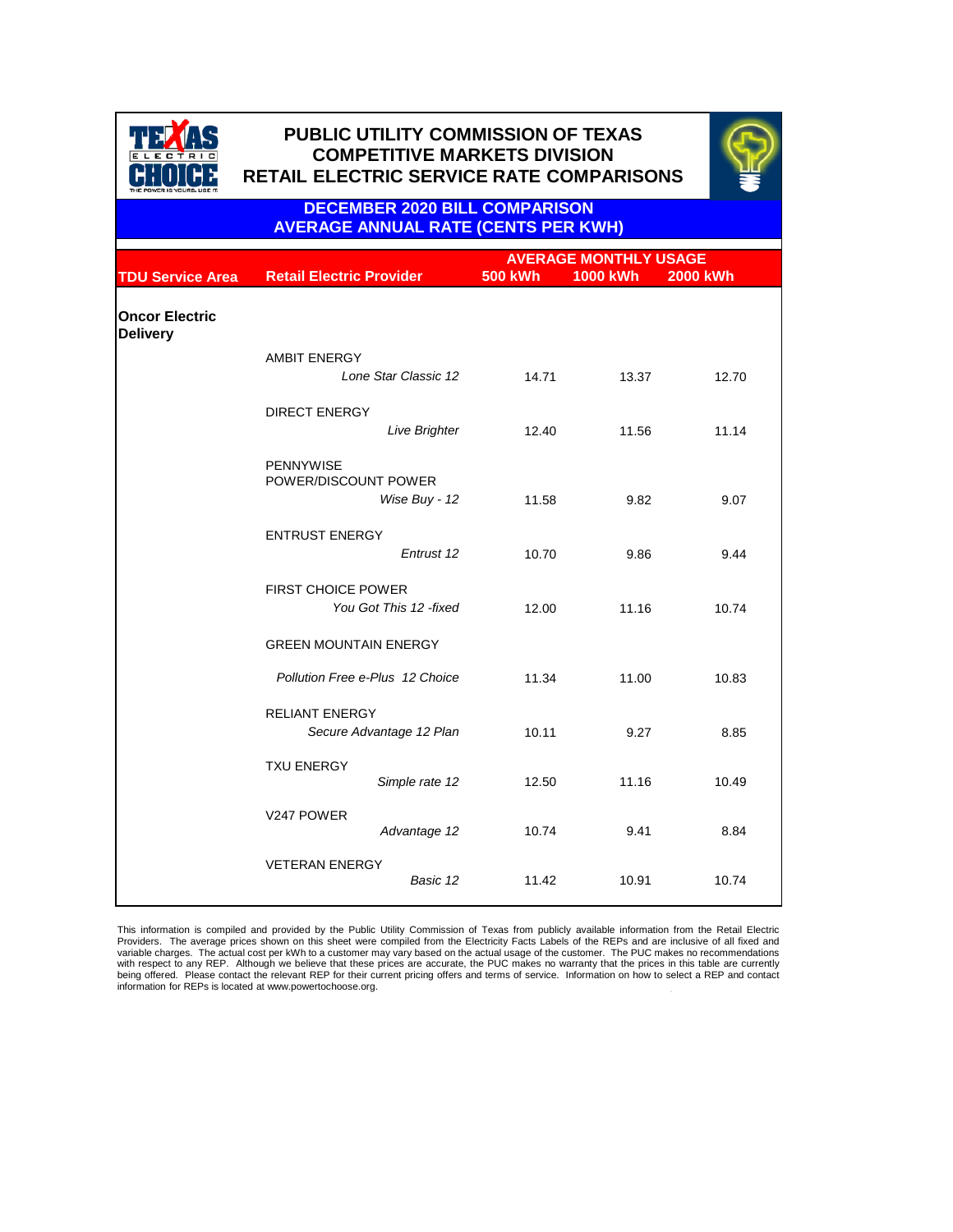|                                                      |                                                   | <b>AVERAGE MONTHLY USAGE</b> |                 |                 |
|------------------------------------------------------|---------------------------------------------------|------------------------------|-----------------|-----------------|
| <b>TDU Service Area</b>                              | <b>Retail Electric Provider</b>                   | <b>500 kWh</b>               | <b>1000 kWh</b> | <b>2000 kWh</b> |
|                                                      |                                                   |                              |                 |                 |
| <b>CenterPoint Energy</b><br><b>Houston Electric</b> |                                                   |                              |                 |                 |
|                                                      | <b>AMBIT ENERGY</b>                               |                              |                 |                 |
|                                                      | Lone Star Classic 12                              | 15.09                        | 13.66           | 12.94           |
|                                                      | <b>DIRECT ENERGY</b>                              |                              |                 |                 |
|                                                      | Live Brighter 12                                  | 13.20                        | 12.27           | 11.80           |
|                                                      | PENNYWISE POWER/DISCOUNT POWER                    |                              |                 |                 |
|                                                      | Wise Buy - 12                                     | 10.38                        | 9.94            | 9.72            |
|                                                      | <b>ENTRUST ENERGY</b>                             |                              |                 |                 |
|                                                      | Entrust 12                                        | 11.54                        | 10.61           | 10.14           |
|                                                      | <b>FIRST CHOICE POWER</b>                         |                              |                 |                 |
|                                                      | You Got This 12                                   | 12.00                        | 11.16           | 10.74           |
|                                                      | <b>GREEN MOUNTAIN ENERGY</b>                      |                              |                 |                 |
|                                                      | <b>Pollution Free e-Plus 12 Choice</b>            | 12.24                        | 11.80           | 11.58           |
|                                                      | <b>RELIANT ENERGY</b><br>Secure Advantage 12 Plan | 10.89                        | 9.96            | 9.49            |
|                                                      | <b>TXU ENERGY</b>                                 |                              |                 |                 |
|                                                      | Simple Rate 12                                    | 13.64                        | 12.21           | 11.49           |

| V247 POWER            | Advantage 12 | 11.38 | 9.96  | 9.34  |
|-----------------------|--------------|-------|-------|-------|
| <b>VETERAN ENERGY</b> | Basic 12     | 14.13 | 12.28 | 11.48 |

This information is compiled and provided by the Public Utility Commission of Texas from publicly available information from the Retail Electric Providers. The average prices shown on this sheet were compiled from the Electricity Facts Labels of the REPs and are inclusive of all fixed and variable charges. The actual cost per kWh to a customer may vary based on the actual usage of the customer. The PUC makes no recommendations with respect to any REP. Although we believe that these prices are accurate, the PUC makes no warranty that the prices in this table are currently being offered. Please contact the relevant REP for their current pricing offers and terms of service. Information on how to select a REP and contact information for REPs is located at www.powertochoose.org.



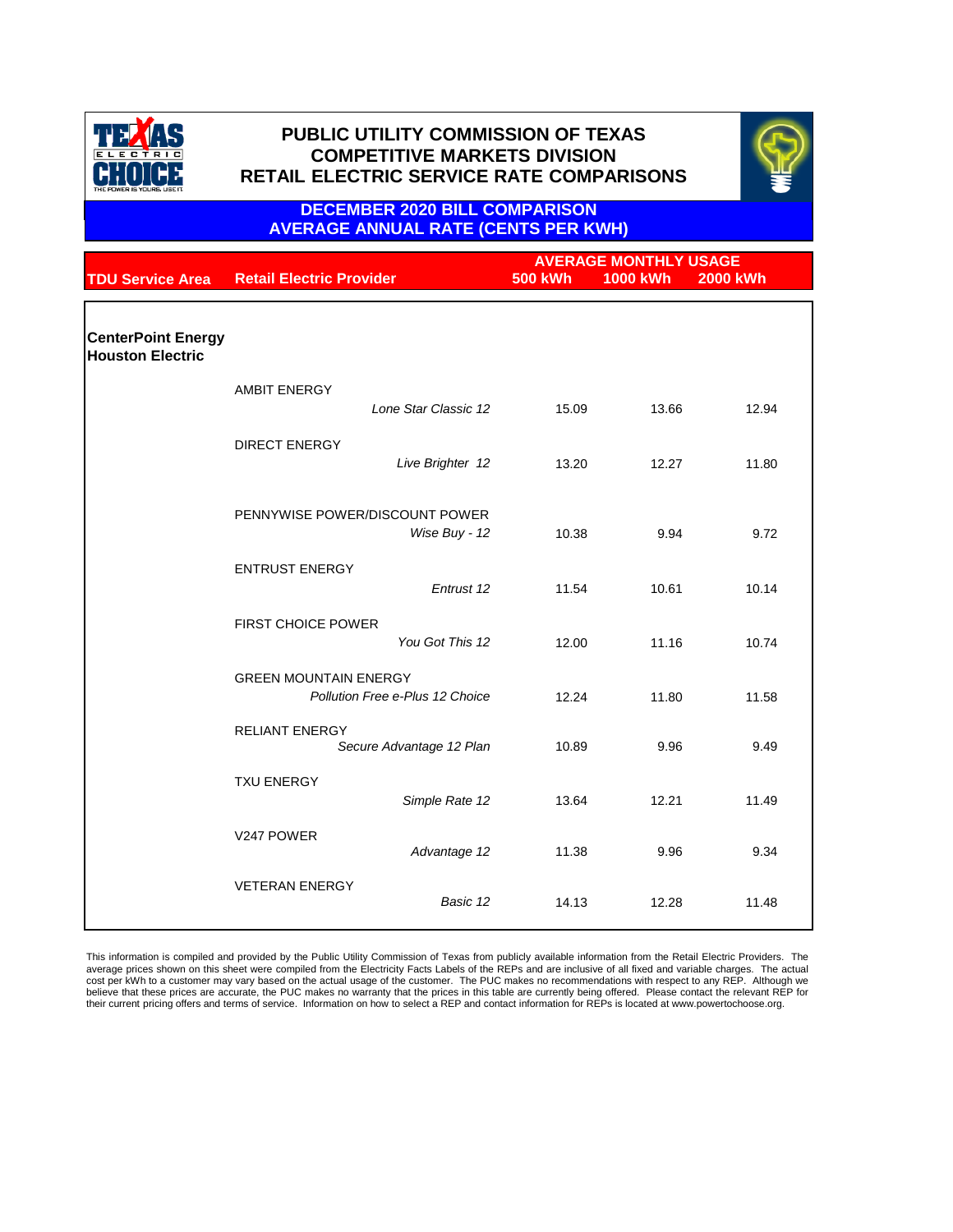|                                         |                                                                 | <b>AVERAGE MONTHLY USAGE</b> |                 |                 |  |
|-----------------------------------------|-----------------------------------------------------------------|------------------------------|-----------------|-----------------|--|
|                                         | <b>TDU Service Area Retail Electric Provider</b>                | <b>500 kWh</b>               | <b>1000 kWh</b> | <b>2000 kWh</b> |  |
| <b>Texas-New Mexico</b><br><b>Power</b> |                                                                 |                              |                 |                 |  |
|                                         | <b>AMBIT ENERGY</b>                                             |                              |                 |                 |  |
|                                         | Lone Star Select One-Year                                       | 15.77                        | 13.99           | 0.00            |  |
|                                         | <b>DIRECT ENERGY</b>                                            |                              |                 |                 |  |
|                                         | Live Brighter 12                                                | 14.67                        | 13.39           | 12.75           |  |
|                                         | PENNYWISE POWER /<br><b>DISCOUNT POWER</b>                      |                              |                 |                 |  |
|                                         | Wise Buy - 12                                                   | 11.51                        | 10.72           | 10.33           |  |
|                                         | <b>ENTRUST ENERGY</b>                                           |                              |                 |                 |  |
|                                         | Entrust 12                                                      | 12.87                        | 11.59           | 10.95           |  |
|                                         | <b>FIRST CHOICE POWER</b><br>You Got This 12                    | 12.19                        | 11.26           | 10.79           |  |
|                                         | <b>GREEN MOUNTAIN ENERGY</b><br><b>Pollution Free e-Plus 12</b> | 13.37                        | 12.59           | 12.19           |  |
|                                         | <b>RELIANT ENERGY</b><br>Secure Advantage 12 Plan               | 12.14                        | 10.86           | 10.22           |  |
|                                         | <b>TXU ENERGY</b><br>Simple Rate 12                             | 14.57                        | 12.79           | 11.90           |  |
|                                         | V247<br>Advantage 12                                            | 14.68                        | 13.19           | 12.45           |  |

| <b>VETERAN ENERGY</b> |          |       |       |       |  |
|-----------------------|----------|-------|-------|-------|--|
|                       | Basic 12 | 14.72 | 12.61 | 11.56 |  |
|                       |          |       |       |       |  |

This information is compiled and provided by the Public Utility Commission of Texas from publicly available information from the Retail Electric Providers. The average prices shown on this sheet were compiled from the Electricity Facts Labels of the REPs and are inclusive of all fixed and variable charges. The actual cost per kWh to a customer may vary based on the actual usage of the customer. The PUC makes no recommendations with respect to any REP. Although we believe that these prices are accurate, the PUC makes no warranty that the prices in this table are currently being offered. Please contact the relevant REP for their current pricing offers and terms of service. Information on how to select a REP and contact information for REPs is located at www.powertochoose.org.



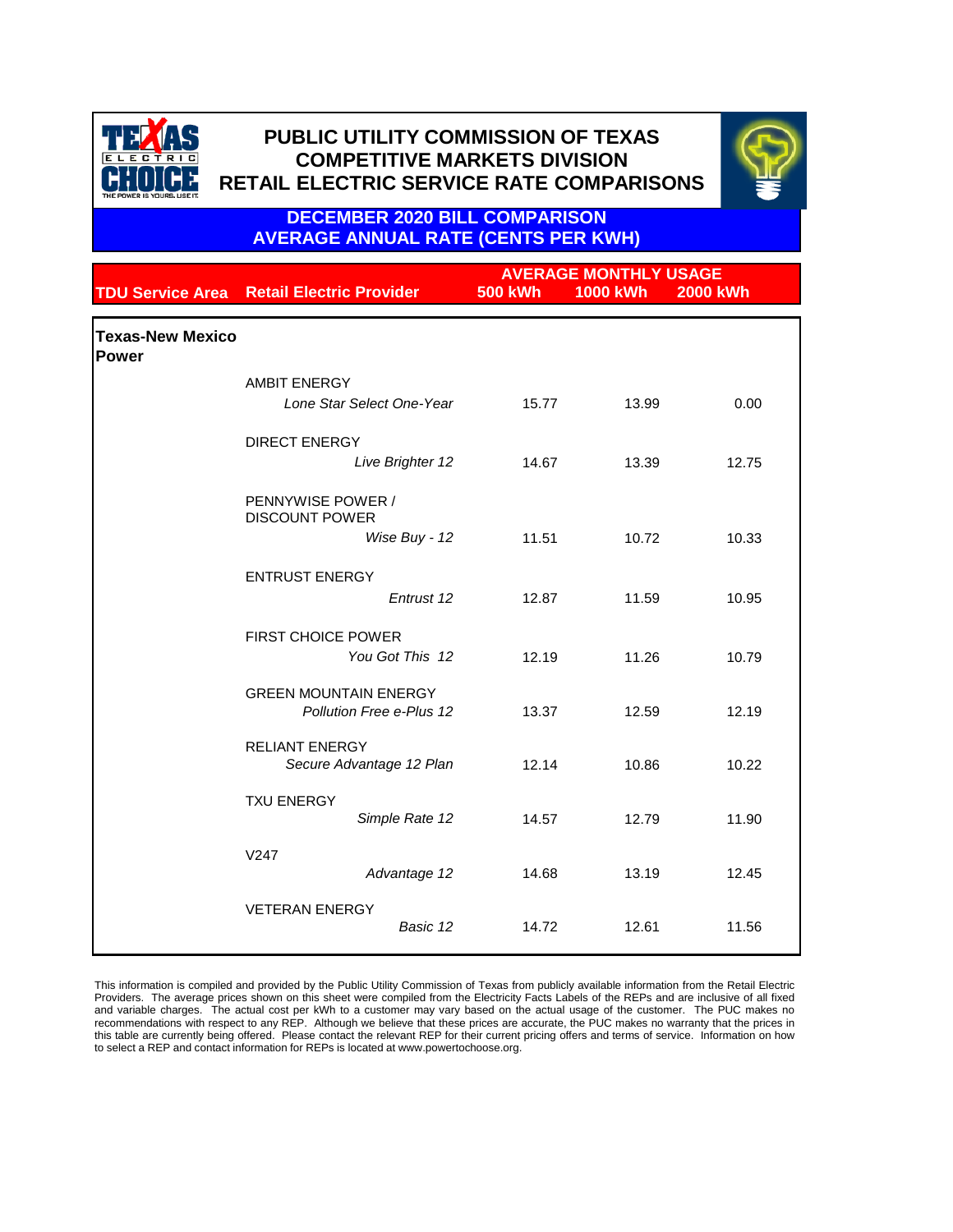|                          |                                            | <b>AVERAGE MONTHLY USAGE</b> |                 |          |
|--------------------------|--------------------------------------------|------------------------------|-----------------|----------|
| <b>TDU Service Area</b>  | <b>Retail Electric Provider</b>            | <b>500 kWh</b>               | <b>1000 kWh</b> | 2000 kWh |
|                          |                                            |                              |                 |          |
| <b>AEP Texas Central</b> |                                            |                              |                 |          |
|                          | <b>AMBIT ENERGY</b>                        |                              |                 |          |
|                          | Lone Star Select One-Year                  | 14.84                        | 13.41           | 12.70    |
|                          | <b>CPL RETAIL ENERGY</b>                   |                              |                 |          |
|                          | <b>Price Protection Plan 12</b>            | 12.44                        | 11.52           | 11.05    |
|                          | <b>DIRECT ENERGY</b>                       |                              |                 |          |
|                          | Live Brighter 12                           | 13.04                        | 12.12           | 11.65    |
|                          | PENNYWISE POWER / DISCOUNT<br><b>POWER</b> |                              |                 |          |
|                          | Wise Buy - 12                              | 10.42                        | 9.99            | 9.78     |
|                          | <b>ENTRUST ENERGY</b>                      |                              |                 |          |
|                          | Entrust 12                                 | 11.44                        | 10.51           | 10.05    |
|                          | <b>FIRST CHOICE POWER</b>                  |                              |                 |          |
|                          | You Got This 12                            | 12.17                        | 11.24           | 10.78    |
|                          | <b>GREEN MOUNTAIN ENERGY</b>               |                              |                 |          |
|                          | <b>Pollution Free e-Plus 12</b>            | 12.13                        | 11.70           | 11.49    |
|                          | <b>RELIANT ENERGY</b>                      |                              |                 |          |
|                          | Secure Advantage 12 Plan                   | 11.14                        | 10.21           | 9.75     |
|                          | <b>TXU ENERGY</b>                          |                              |                 |          |
|                          | Simple Rate 12                             | 13.64                        | 12.22           | 11.50    |
|                          | V247 Power                                 |                              |                 |          |
|                          | Advantage 12                               | 11.68                        | 10.56           | 10.00    |
|                          | <b>VETERAN ENERGY</b>                      |                              |                 |          |
|                          | Basic 12                                   | 11.35                        | 10.92           | 10.71    |
|                          |                                            |                              |                 |          |

This information is compiled and provided by the Public Utility Commission of Texas from publicly available information from the Retail Electric Providers. The average prices shown on this sheet were compiled from the Electricity Facts Labels of the REPs and are inclusive of all fixed and variable charges. The actual cost per kWh to a customer may vary based on the actual usage of the customer. The PUC makes no recommendations with respect to any REP. Although we believe that these prices are accurate, the PUC makes no warranty that the prices in this table are currently being offered. Please contact the relevant REP for their current pricing offers and terms of service. Information on how to select a REP and contact information for REPs is located at www.powertochoose.org.